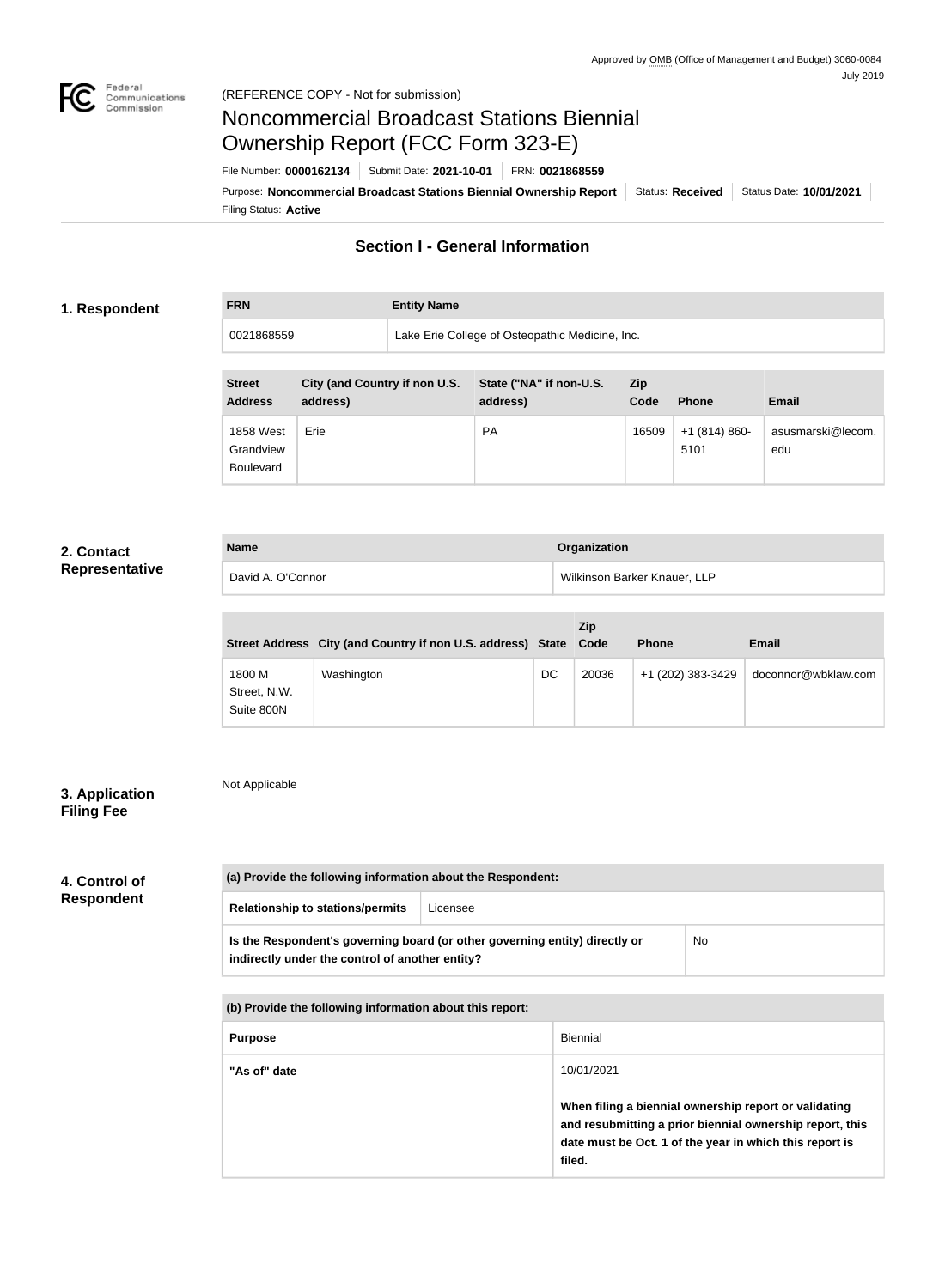**5. Licensee(s) and Station(s)**

**Respondent is filing this report to cover the following Licensee(s) and station(s):**

| Licensee/Permittee Name                         | <b>FRN</b> |
|-------------------------------------------------|------------|
| Lake Erie College of Osteopathic Medicine, Inc. | 0021868559 |

| Fac. ID No. | <b>Call Sign</b> | <b>City</b>          | <b>State</b> | <b>Service</b> |
|-------------|------------------|----------------------|--------------|----------------|
| 13967       | <b>WWCB</b>      | <b>CORRY</b>         | PA           | AM             |
| 27663       | <b>WSRQ</b>      | <b>SARASOTA</b>      | FL.          | AM             |
| 41215       | WMCE-FM          | <b>ERIE</b>          | PA           | <b>FM</b>      |
| 53029       | <b>WVIJ</b>      | PORT CHARLOTTE       | FL.          | <b>FM</b>      |
| 64699       | WSRQ-FM          | <b>ZOLFO SPRINGS</b> | FL.          | <b>FM</b>      |
| 140532      | <b>W295BH</b>    | <b>SARASOTA</b>      | FL.          | <b>FX</b>      |
| 201660      | <b>W237FJ</b>    | <b>VENICE</b>        | FL.          | <b>FX</b>      |
| 202535      | <b>W231DW</b>    | <b>CORRY</b>         | <b>PA</b>    | <b>FX</b>      |

## **Section II – Biennial Ownership Information**

## **1. 47 C.F.R. Section 73.3613 Documents**

Licensee Respondents that hold authorizations for one or more full power television, AM, and/or FM stations should list all contracts and other instruments set forth in 47 C.F.R. Section 73.3613(a) through (c) for the facility or facilities listed on this report. If the agreement is a network affiliation agreement, check the appropriate box. Otherwise, select "Other." Non-Licensee Respondents should select "Not Applicable" in response to this question.

| <b>Document Information</b>                     |                                                 |  |  |
|-------------------------------------------------|-------------------------------------------------|--|--|
| Description of contract or instrument           | Bylaws, As Amended                              |  |  |
| Parties to contract or instrument               | Lake Erie College of Osteopathic Medicine, Inc. |  |  |
| Date of execution                               | 03/2017                                         |  |  |
| Date of expiration                              | No expiration date                              |  |  |
| <b>Agreement type</b><br>(check all that apply) | Other<br>Agreement Type: Bylaws, As Amended     |  |  |

#### **Document Information**

| Description of contract or instrument           | Management Agreement                                 |
|-------------------------------------------------|------------------------------------------------------|
| Parties to contract or instrument               | Licensee and JAS Management, LLC                     |
| Date of execution                               | 09/2021                                              |
| Date of expiration                              | 08/2024                                              |
| <b>Agreement type</b><br>(check all that apply) | Other<br><b>Agreement Type: Management Agreement</b> |

| <b>Document Information</b>           |                                                 |  |  |
|---------------------------------------|-------------------------------------------------|--|--|
| Description of contract or instrument | Amended and Restated Articles of Incorporation  |  |  |
| Parties to contract or instrument     | Lake Erie College of Osteopathic Medicine, Inc. |  |  |
| Date of execution                     | 01/1993                                         |  |  |
| Date of expiration                    | No expiration date                              |  |  |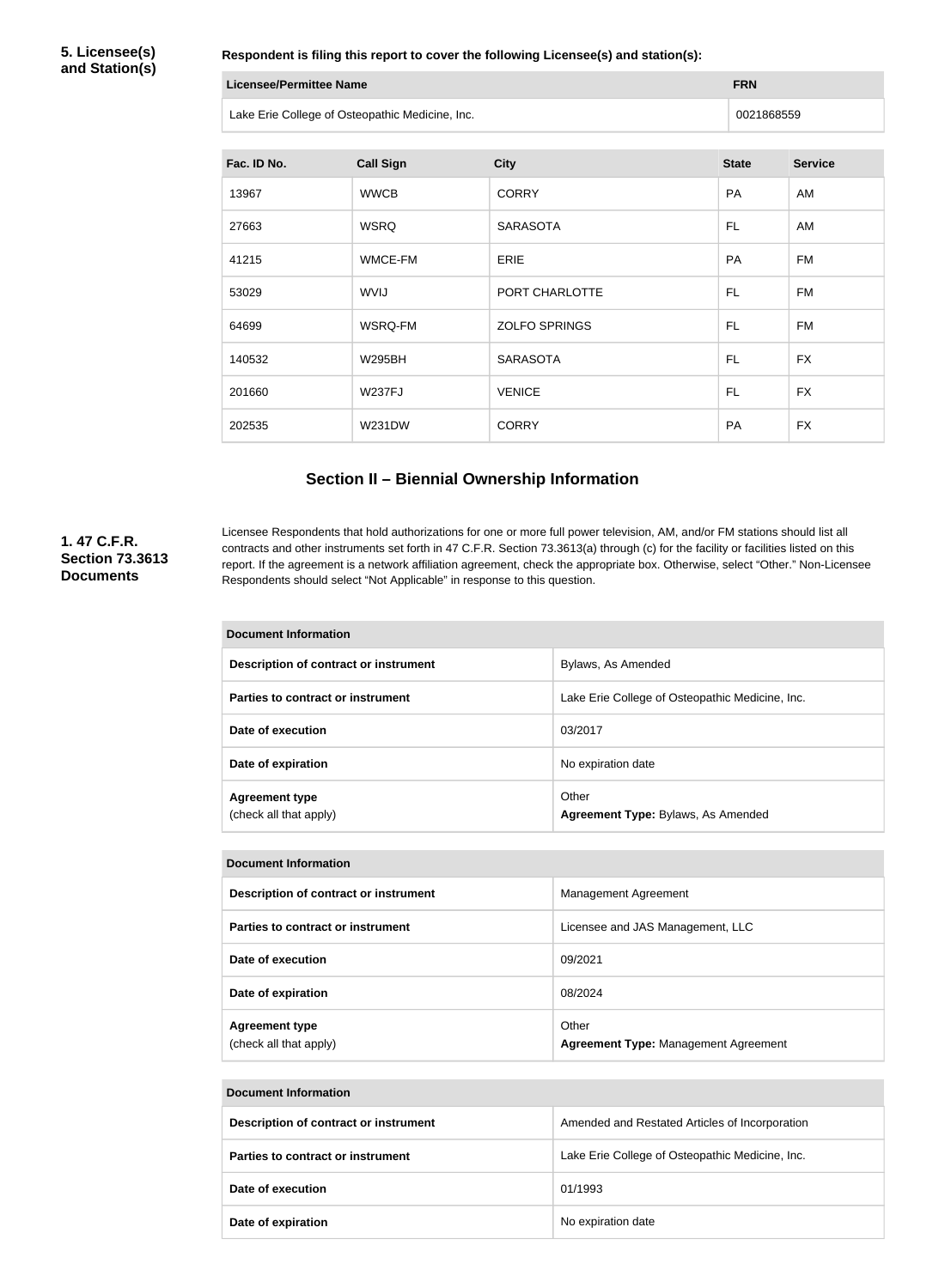### **2. Ownership Interests**

**(a)** Ownership Interests. This Question requires Respondents to enter detailed information about ownership interests by generating a series of subforms. Answer each question on each subform. The first subform listing should be for the Respondent itself. If the Respondent is not a natural person, also list each of the officers, members of the governing board (or other governing entity), stockholders, and any other persons or entities with a direct attributable interest in the Respondent pursuant to the standards set forth in 47 C.F.R. Section 73.3555. (A "direct" interest is one that is not held through any intervening companies or entities.) List each interest holder with a direct attributable interest in the Respondent separately.

Leave the percentage of total assets (Equity Debt Plus) field blank for an interest holder unless that interest holder has an attributable interest in the Respondent solely on the basis of the Commission's Equity Debt Plus attribution standard, 47 C.F.R. Section 73.3555, Note 2(i).

In the case of vertical or indirect ownership structures, list only those interests in the Respondent that also represent an attributable interest in the Licensee(s) for which the report is being submitted.

Entities that are part of an organizational structure that includes holding companies or other forms of indirect ownership must file separate ownership reports. In such a structure do not report, or file a separate report for, any interest holder that does not have an attributable interest in the Licensee(s) for which the report is being submitted.

Please see the Instructions for further detail concerning interests that must be reported in response to this question.

The Respondent must provide an FCC Registration Number for each interest holder reported in response to this question. Please see the Instructions for detailed information and guidance concerning this requirement.

| <b>FRN</b>                                                                                                                       | 0021868559                                              |                               |  |  |
|----------------------------------------------------------------------------------------------------------------------------------|---------------------------------------------------------|-------------------------------|--|--|
| <b>Entity Name</b>                                                                                                               | Lake Erie College of Osteopathic Medicine, Inc.         |                               |  |  |
| <b>Address</b>                                                                                                                   | PO Box                                                  |                               |  |  |
|                                                                                                                                  | <b>Street 1</b>                                         | 1858 West Grandview Boulevard |  |  |
|                                                                                                                                  | <b>Street 2</b>                                         |                               |  |  |
|                                                                                                                                  | <b>City</b>                                             | Erie                          |  |  |
|                                                                                                                                  | State ("NA" if non-U.S.<br>address)                     | PA                            |  |  |
|                                                                                                                                  | <b>Zip/Postal Code</b>                                  | 16509                         |  |  |
|                                                                                                                                  | Country (if non-U.S.<br>address)                        | <b>United States</b>          |  |  |
| <b>Listing Type</b>                                                                                                              | Respondent                                              |                               |  |  |
| <b>Positional Interests</b><br>(check all that apply)                                                                            | Respondent                                              |                               |  |  |
| <b>Tribal Nation or Tribal</b><br><b>Entity</b>                                                                                  | Interest holder is not a Tribal nation or Tribal entity |                               |  |  |
| <b>Interest Percentages</b>                                                                                                      | Voting                                                  | 0.0%                          |  |  |
| (enter percentage values<br>from 0.0 to 100.0)                                                                                   | <b>Equity</b>                                           | 0.0%                          |  |  |
| 0.0%<br><b>Total assets (Equity Debt</b><br>Plus)                                                                                |                                                         |                               |  |  |
| Does interest holder have an attributable interest in one or more broadcast stations<br>No<br>that do not appear on this report? |                                                         |                               |  |  |
|                                                                                                                                  |                                                         |                               |  |  |

#### **Ownership Information**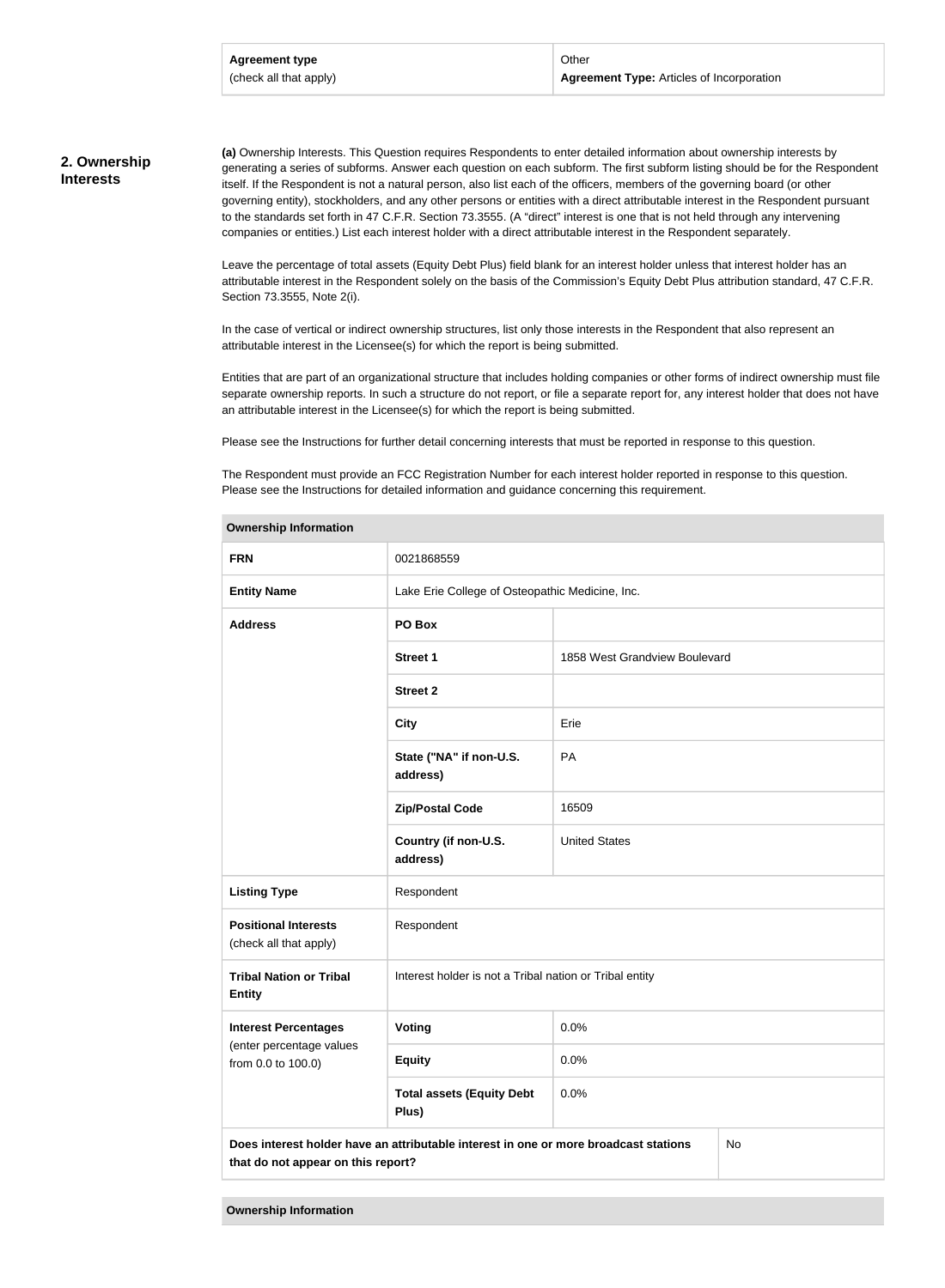| <b>FRN</b>                                                                                                                       | 9990134941                                            |                               |  |  |
|----------------------------------------------------------------------------------------------------------------------------------|-------------------------------------------------------|-------------------------------|--|--|
| <b>Name</b>                                                                                                                      | Mary L. Eckert                                        |                               |  |  |
| <b>Address</b>                                                                                                                   | PO Box                                                |                               |  |  |
|                                                                                                                                  | <b>Street 1</b>                                       | 1858 West Grandview Boulevard |  |  |
|                                                                                                                                  | <b>Street 2</b>                                       |                               |  |  |
|                                                                                                                                  | <b>City</b>                                           | Erie                          |  |  |
|                                                                                                                                  | State ("NA" if non-U.S.<br>address)                   | PA                            |  |  |
|                                                                                                                                  | <b>Zip/Postal Code</b>                                | 16509                         |  |  |
|                                                                                                                                  | Country (if non-U.S.<br>address)                      | <b>United States</b>          |  |  |
| <b>Listing Type</b>                                                                                                              | Other Interest Holder                                 |                               |  |  |
| <b>Positional Interests</b><br>(check all that apply)                                                                            | Member of Governing Board (or other governing entity) |                               |  |  |
| <b>Principal Profession or</b><br><b>Occupation</b>                                                                              | Education                                             |                               |  |  |
| <b>By Whom Appointed or</b><br><b>Elected</b>                                                                                    | <b>Board</b>                                          |                               |  |  |
| Citizenship, Gender,                                                                                                             | Citizenship                                           | US                            |  |  |
| <b>Ethnicity, and Race</b><br><b>Information (Natural</b>                                                                        | Gender                                                | Female                        |  |  |
| Persons Only)                                                                                                                    | <b>Ethnicity</b>                                      | Not Hispanic or Latino        |  |  |
|                                                                                                                                  | Race                                                  | White                         |  |  |
| <b>Interest Percentages</b><br>(enter percentage values                                                                          | <b>Voting</b>                                         | 10.0%                         |  |  |
| from 0.0 to 100.0)                                                                                                               | <b>Equity</b>                                         | 0.0%                          |  |  |
|                                                                                                                                  | <b>Total assets (Equity Debt</b><br>Plus)             |                               |  |  |
| Does interest holder have an attributable interest in one or more broadcast stations<br>No<br>that do not appear on this report? |                                                       |                               |  |  |

| $-$            |                                     |                               |
|----------------|-------------------------------------|-------------------------------|
| <b>FRN</b>     | 9990134943                          |                               |
| <b>Name</b>    | John M. Ferretti                    |                               |
| <b>Address</b> | PO Box                              |                               |
|                | <b>Street 1</b>                     | 1858 West Grandview Boulevard |
|                | <b>Street 2</b>                     |                               |
|                | <b>City</b>                         | Erie                          |
|                | State ("NA" if non-U.S.<br>address) | PA                            |
|                | <b>Zip/Postal Code</b>              | 16509                         |
|                | Country (if non-U.S.<br>address)    | <b>United States</b>          |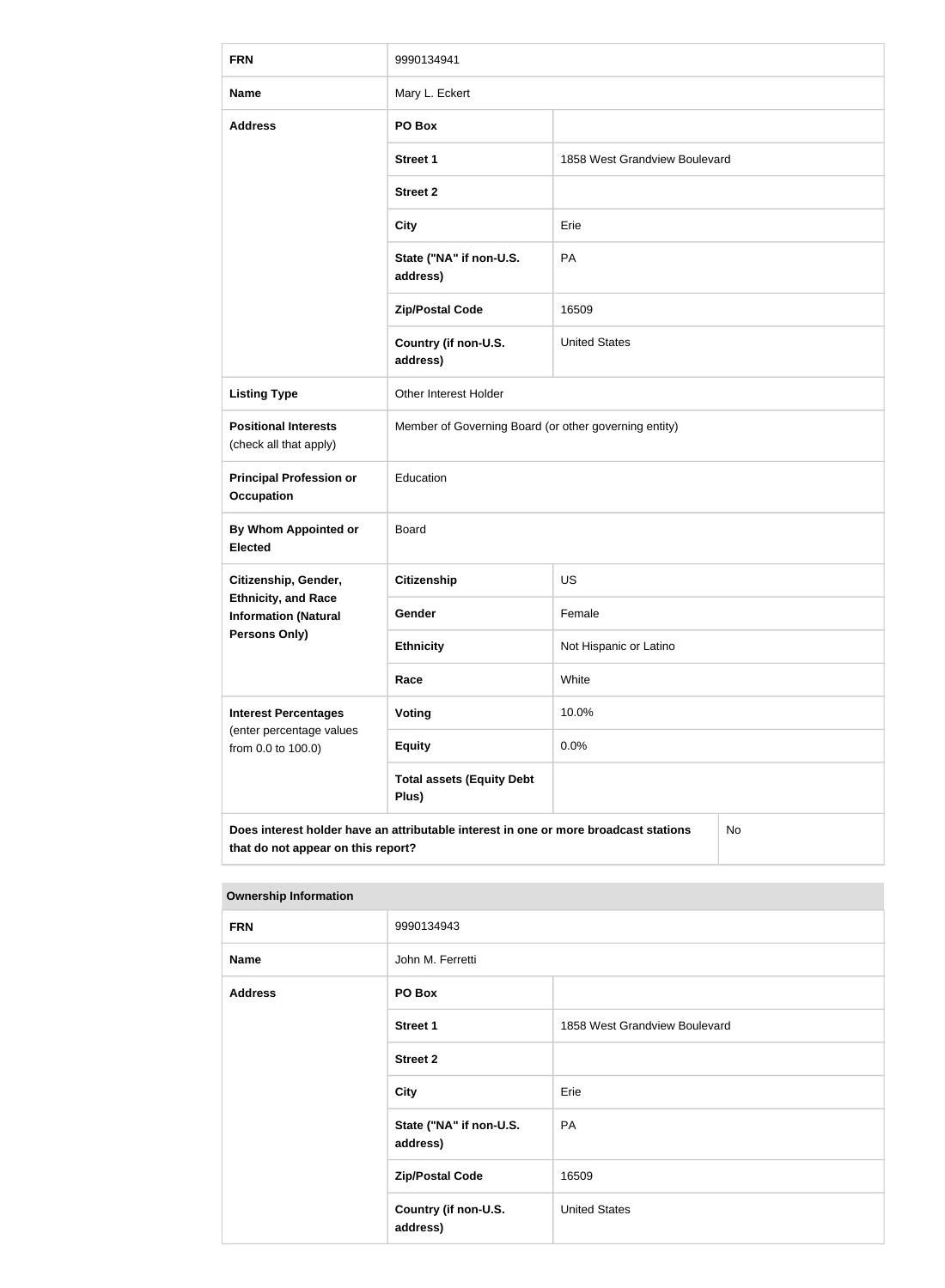| <b>Listing Type</b>                                                                        | <b>Other Interest Holder</b>                                   |                        |  |
|--------------------------------------------------------------------------------------------|----------------------------------------------------------------|------------------------|--|
| <b>Positional Interests</b><br>(check all that apply)                                      | Officer, Member of Governing Board (or other governing entity) |                        |  |
| <b>Principal Profession or</b><br><b>Occupation</b>                                        | Education                                                      |                        |  |
| By Whom Appointed or<br><b>Elected</b>                                                     | <b>Board</b>                                                   |                        |  |
| Citizenship, Gender,                                                                       | <b>Citizenship</b>                                             | <b>US</b>              |  |
| <b>Ethnicity, and Race</b><br><b>Information (Natural</b>                                  | Gender                                                         | Male                   |  |
| Persons Only)                                                                              | <b>Ethnicity</b>                                               | Not Hispanic or Latino |  |
|                                                                                            | Race                                                           | White                  |  |
| <b>Interest Percentages</b>                                                                | Voting                                                         | 0.0%                   |  |
| (enter percentage values<br>from 0.0 to 100.0)                                             | <b>Equity</b>                                                  | 0.0%                   |  |
|                                                                                            | <b>Total assets (Equity Debt</b><br>Plus)                      |                        |  |
| Does interest holder have an attributable interest in one or more broadcast stations<br>No |                                                                |                        |  |

| <b>Ownership Information</b>                              |                                                                |                               |
|-----------------------------------------------------------|----------------------------------------------------------------|-------------------------------|
| <b>FRN</b>                                                | 9990134944                                                     |                               |
| <b>Name</b>                                               | Silvia M. Ferretti                                             |                               |
| <b>Address</b>                                            | PO Box                                                         |                               |
|                                                           | Street 1                                                       | 1858 West Grandview Boulevard |
|                                                           | <b>Street 2</b>                                                |                               |
|                                                           | <b>City</b>                                                    | Erie                          |
|                                                           | State ("NA" if non-U.S.<br>address)                            | PA                            |
|                                                           | <b>Zip/Postal Code</b>                                         | 16509                         |
|                                                           | Country (if non-U.S.<br>address)                               | <b>United States</b>          |
| <b>Listing Type</b>                                       | Other Interest Holder                                          |                               |
| <b>Positional Interests</b><br>(check all that apply)     | Officer, Member of Governing Board (or other governing entity) |                               |
| <b>Principal Profession or</b><br><b>Occupation</b>       | Education                                                      |                               |
| By Whom Appointed or<br><b>Elected</b>                    | Board                                                          |                               |
| Citizenship, Gender,                                      | <b>Citizenship</b>                                             | US                            |
| <b>Ethnicity, and Race</b><br><b>Information (Natural</b> | Gender                                                         | Female                        |
| <b>Persons Only)</b>                                      | <b>Ethnicity</b>                                               | Not Hispanic or Latino        |
|                                                           | Race                                                           | White                         |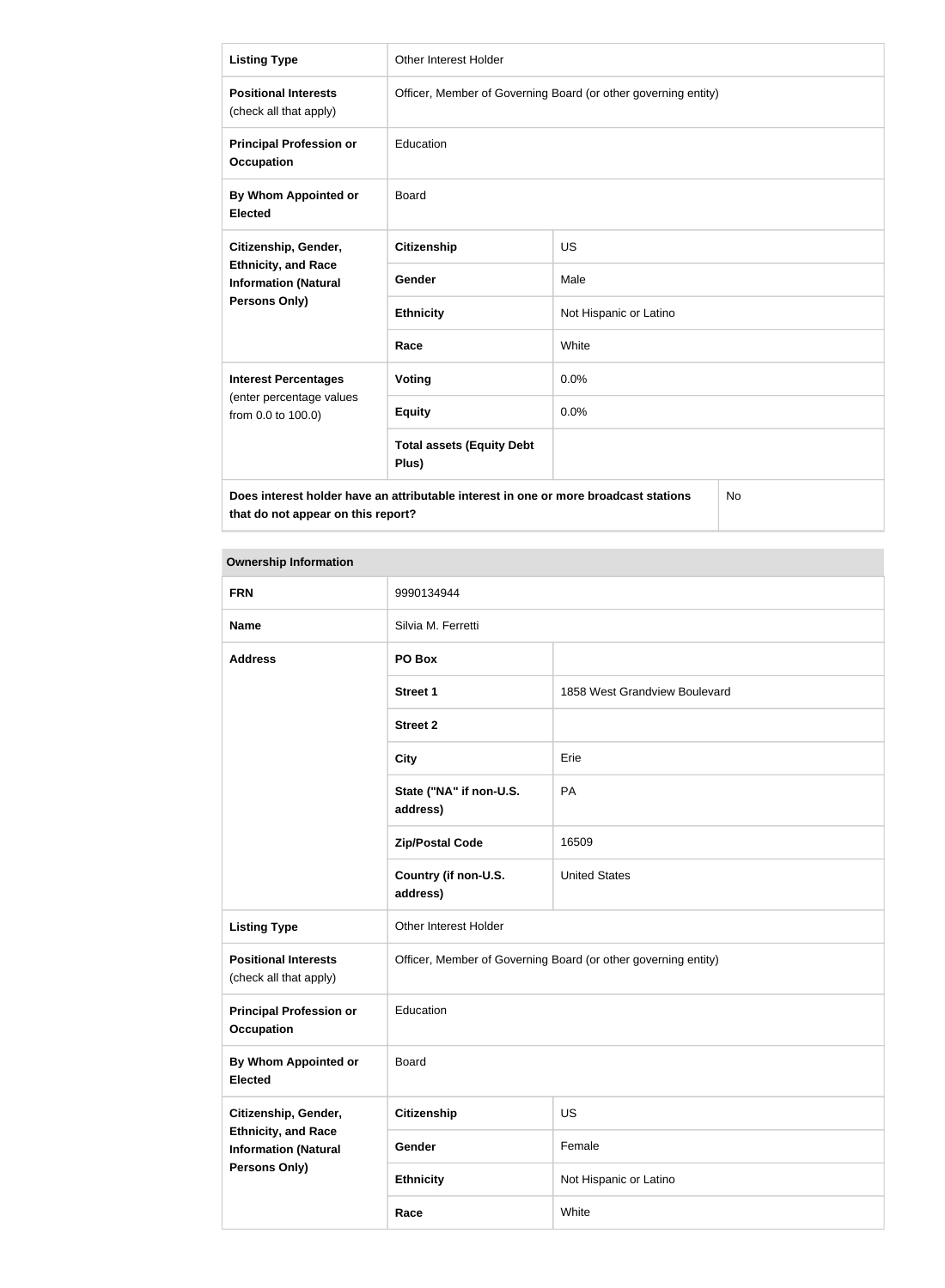| <b>Interest Percentages</b><br>(enter percentage values<br>from 0.0 to 100.0)        | Voting                                    | $0.0\%$ |  |
|--------------------------------------------------------------------------------------|-------------------------------------------|---------|--|
|                                                                                      | <b>Equity</b>                             | $0.0\%$ |  |
|                                                                                      | <b>Total assets (Equity Debt</b><br>Plus) |         |  |
| Does interest holder have an attributable interest in one or more broadcast stations |                                           | No.     |  |

| <b>Ownership Information</b>                                                               |                                                       |                               |  |
|--------------------------------------------------------------------------------------------|-------------------------------------------------------|-------------------------------|--|
| <b>FRN</b>                                                                                 | 9990134945                                            |                               |  |
| <b>Name</b>                                                                                | Suzanne K. Kelley                                     |                               |  |
| <b>Address</b>                                                                             | PO Box                                                |                               |  |
|                                                                                            | <b>Street 1</b>                                       | 1858 West Grandview Boulevard |  |
|                                                                                            | <b>Street 2</b>                                       |                               |  |
|                                                                                            | <b>City</b>                                           | Erie                          |  |
|                                                                                            | State ("NA" if non-U.S.<br>address)                   | PA                            |  |
|                                                                                            | <b>Zip/Postal Code</b>                                | 16509                         |  |
|                                                                                            | Country (if non-U.S.<br>address)                      | <b>United States</b>          |  |
| <b>Listing Type</b>                                                                        | Other Interest Holder                                 |                               |  |
| <b>Positional Interests</b><br>(check all that apply)                                      | Member of Governing Board (or other governing entity) |                               |  |
| <b>Principal Profession or</b><br><b>Occupation</b>                                        | Education                                             |                               |  |
| <b>By Whom Appointed or</b><br><b>Elected</b>                                              | Board                                                 |                               |  |
| Citizenship, Gender,                                                                       | <b>Citizenship</b>                                    | <b>US</b>                     |  |
| <b>Ethnicity, and Race</b><br><b>Information (Natural</b>                                  | Gender                                                | Female                        |  |
| Persons Only)                                                                              | <b>Ethnicity</b>                                      | Not Hispanic or Latino        |  |
|                                                                                            | Race                                                  | White                         |  |
| <b>Interest Percentages</b><br>(enter percentage values                                    | Voting                                                | 10.0%                         |  |
| from 0.0 to 100.0)                                                                         | <b>Equity</b>                                         | 0.0%                          |  |
|                                                                                            | <b>Total assets (Equity Debt</b><br>0.0%<br>Plus)     |                               |  |
| Does interest holder have an attributable interest in one or more broadcast stations<br>No |                                                       |                               |  |

**that do not appear on this report?**

| <b>FRN</b>     | 9990134947    |  |
|----------------|---------------|--|
| <b>Name</b>    | Joan L. Moore |  |
| <b>Address</b> | PO Box        |  |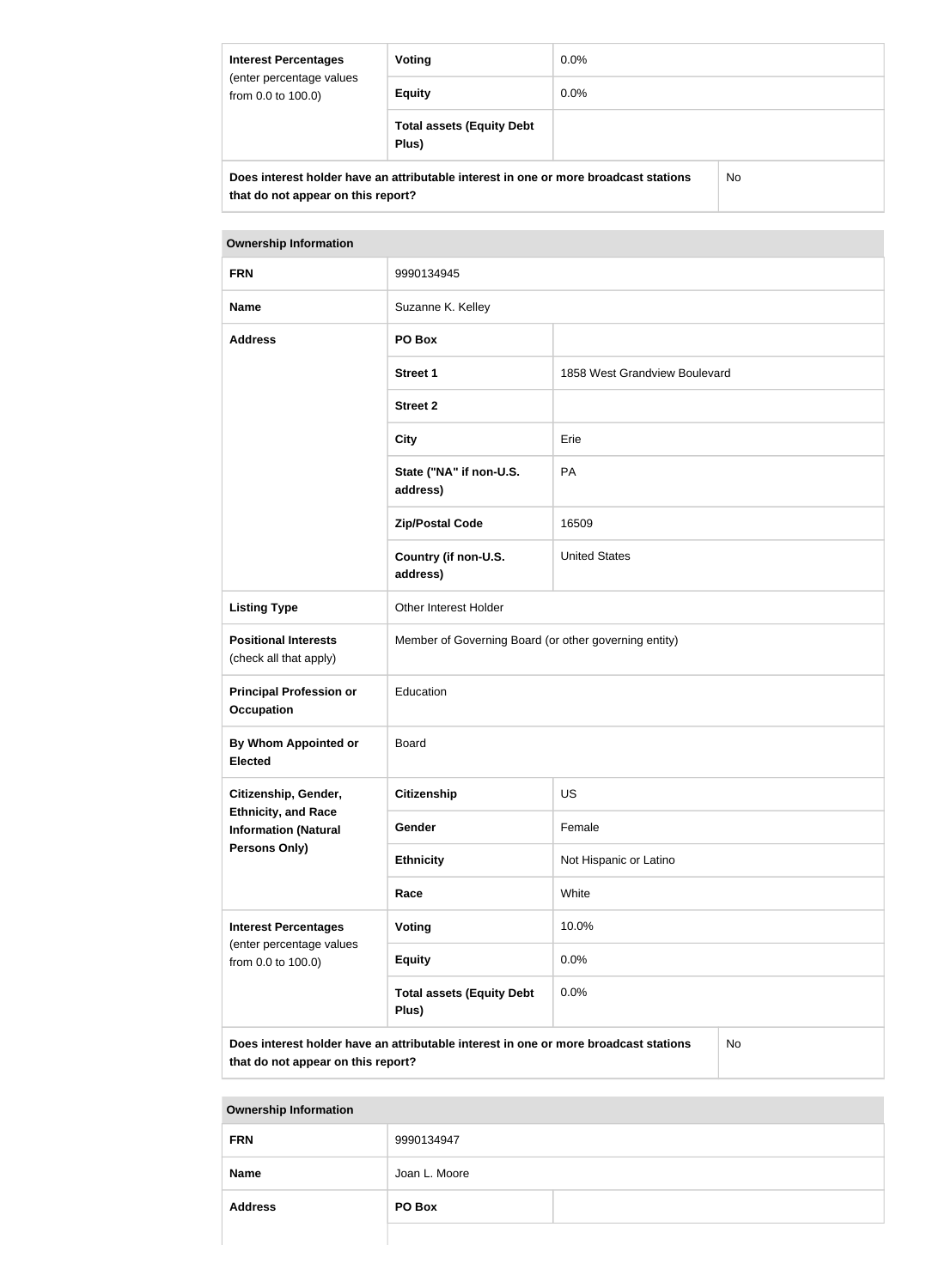|                                                           | <b>Street 1</b>                                                                      | 1858 West Grandview Boulevard |  |
|-----------------------------------------------------------|--------------------------------------------------------------------------------------|-------------------------------|--|
|                                                           | <b>Street 2</b>                                                                      |                               |  |
|                                                           | <b>City</b>                                                                          | Erie                          |  |
|                                                           | State ("NA" if non-U.S.<br>address)                                                  | PA                            |  |
|                                                           | <b>Zip/Postal Code</b>                                                               | 16509                         |  |
|                                                           | Country (if non-U.S.<br>address)                                                     | <b>United States</b>          |  |
| <b>Listing Type</b>                                       | Other Interest Holder                                                                |                               |  |
| <b>Positional Interests</b><br>(check all that apply)     | Member of Governing Board (or other governing entity)                                |                               |  |
| <b>Principal Profession or</b><br><b>Occupation</b>       | Education                                                                            |                               |  |
| By Whom Appointed or<br><b>Elected</b>                    | Board                                                                                |                               |  |
| Citizenship, Gender,                                      | <b>Citizenship</b>                                                                   | <b>US</b>                     |  |
| <b>Ethnicity, and Race</b><br><b>Information (Natural</b> | Gender                                                                               | Female                        |  |
| <b>Persons Only)</b>                                      | <b>Ethnicity</b>                                                                     | Not Hispanic or Latino        |  |
|                                                           | Race                                                                                 | White                         |  |
| <b>Interest Percentages</b>                               | <b>Voting</b>                                                                        | 10.0%                         |  |
| (enter percentage values<br>from 0.0 to 100.0)            | <b>Equity</b>                                                                        | 0.0%                          |  |
|                                                           | <b>Total assets (Equity Debt</b><br>Plus)                                            | 0.0%                          |  |
|                                                           | Does interest holder have an attributable interest in one or more broadcast stations | No                            |  |

| <b>Ownership Information</b>                          |                                                       |                               |
|-------------------------------------------------------|-------------------------------------------------------|-------------------------------|
| <b>FRN</b>                                            | 9990134948                                            |                               |
| <b>Name</b>                                           | Marlene D. Mosco                                      |                               |
| <b>Address</b>                                        | PO Box                                                |                               |
|                                                       | <b>Street 1</b>                                       | 1858 West Grandview Boulevard |
|                                                       | <b>Street 2</b>                                       |                               |
|                                                       | <b>City</b>                                           | Erie                          |
|                                                       | State ("NA" if non-U.S.<br>address)                   | PA                            |
|                                                       | <b>Zip/Postal Code</b>                                | 16509                         |
|                                                       | Country (if non-U.S.<br>address)                      | <b>United States</b>          |
| <b>Listing Type</b>                                   | Other Interest Holder                                 |                               |
| <b>Positional Interests</b><br>(check all that apply) | Member of Governing Board (or other governing entity) |                               |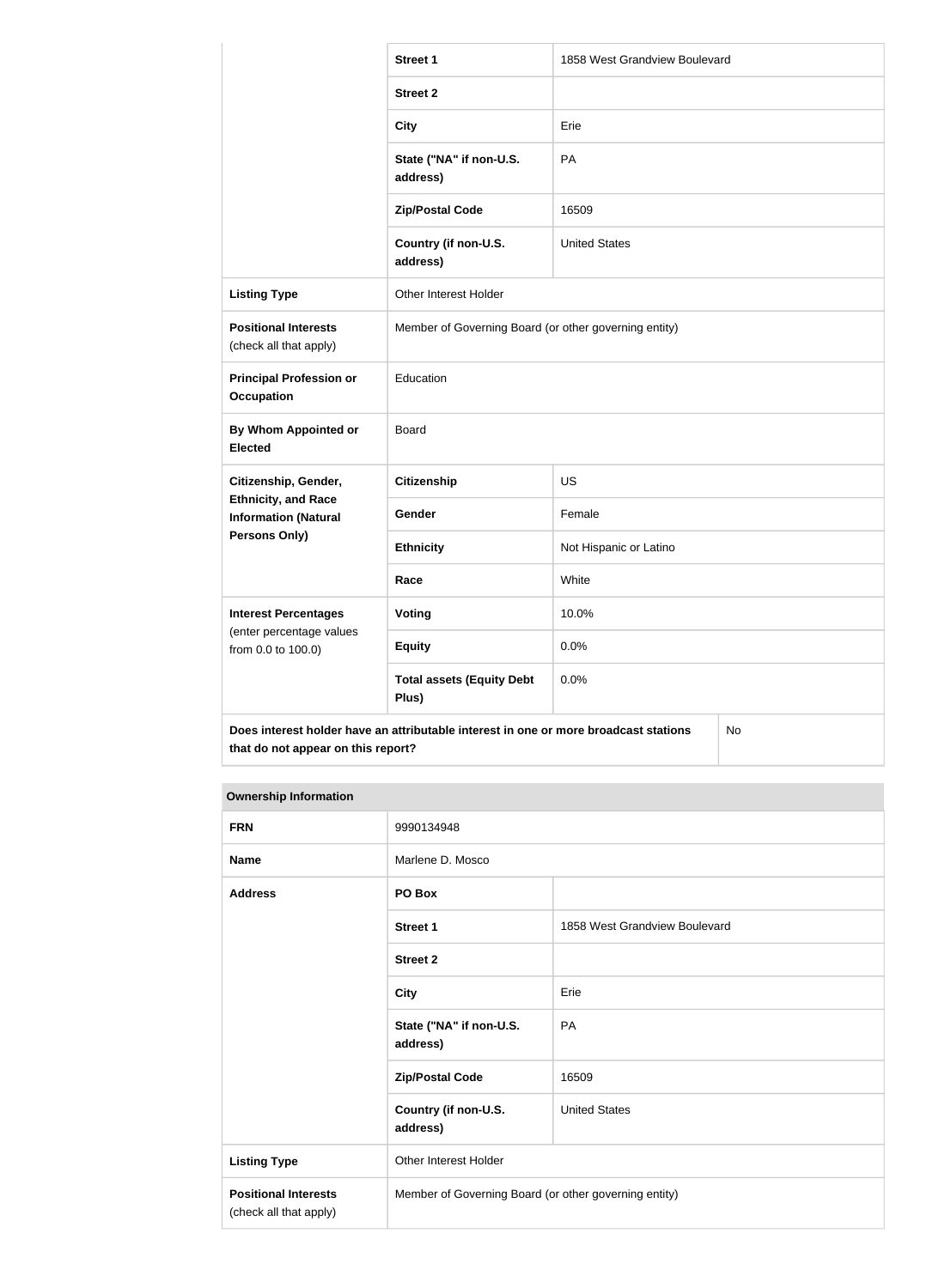| <b>Principal Profession or</b><br><b>Occupation</b>                                                       | Education                                 |                        |  |
|-----------------------------------------------------------------------------------------------------------|-------------------------------------------|------------------------|--|
| By Whom Appointed or<br><b>Elected</b>                                                                    | Board                                     |                        |  |
| Citizenship, Gender,<br><b>Ethnicity, and Race</b><br><b>Information (Natural</b><br><b>Persons Only)</b> | <b>Citizenship</b>                        | <b>US</b>              |  |
|                                                                                                           | Gender                                    | Female                 |  |
|                                                                                                           | <b>Ethnicity</b>                          | Not Hispanic or Latino |  |
|                                                                                                           | Race                                      | White                  |  |
| <b>Interest Percentages</b>                                                                               | <b>Voting</b>                             | 10.0%                  |  |
| (enter percentage values<br>from 0.0 to 100.0)                                                            | <b>Equity</b>                             | 0.0%                   |  |
|                                                                                                           | <b>Total assets (Equity Debt</b><br>Plus) |                        |  |
| No.<br>Does interest holder have an attributable interest in one or more broadcast stations               |                                           |                        |  |

| <b>Ownership Information</b>                              |                                                                |                               |
|-----------------------------------------------------------|----------------------------------------------------------------|-------------------------------|
| <b>FRN</b>                                                | 9990134949                                                     |                               |
| <b>Name</b>                                               | Richard P. Olinger                                             |                               |
| <b>Address</b>                                            | PO Box                                                         |                               |
|                                                           | <b>Street 1</b>                                                | 1858 West Grandview Boulevard |
|                                                           | <b>Street 2</b>                                                |                               |
|                                                           | <b>City</b>                                                    | Erie                          |
|                                                           | State ("NA" if non-U.S.<br>address)                            | PA                            |
|                                                           | <b>Zip/Postal Code</b>                                         | 16509                         |
|                                                           | Country (if non-U.S.<br>address)                               | <b>United States</b>          |
| <b>Listing Type</b>                                       | Other Interest Holder                                          |                               |
| <b>Positional Interests</b><br>(check all that apply)     | Officer, Member of Governing Board (or other governing entity) |                               |
| <b>Principal Profession or</b><br><b>Occupation</b>       | Education                                                      |                               |
| <b>By Whom Appointed or</b><br><b>Elected</b>             | Board                                                          |                               |
| Citizenship, Gender,                                      | <b>Citizenship</b>                                             | <b>US</b>                     |
| <b>Ethnicity, and Race</b><br><b>Information (Natural</b> | Gender                                                         | Male                          |
| <b>Persons Only)</b>                                      | <b>Ethnicity</b>                                               | Not Hispanic or Latino        |
|                                                           | Race                                                           | White                         |
| <b>Interest Percentages</b>                               | <b>Voting</b>                                                  | 10.0%                         |
| (enter percentage values<br>from 0.0 to 100.0)            | <b>Equity</b>                                                  | 0.0%                          |
|                                                           |                                                                |                               |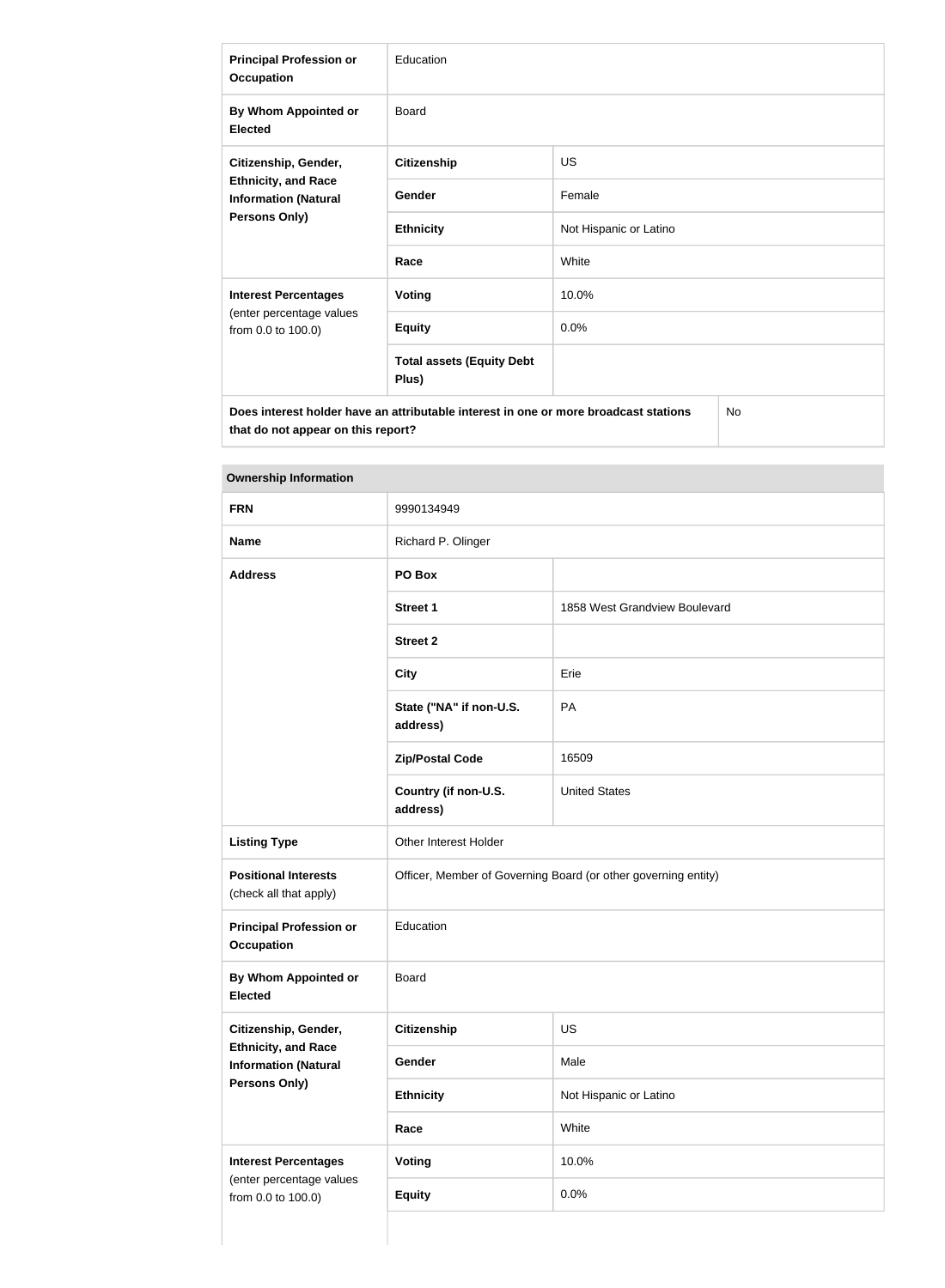|                                                                                      | <b>Total assets (Equity Debt</b><br>Plus) |    |  |
|--------------------------------------------------------------------------------------|-------------------------------------------|----|--|
| Does interest holder have an attributable interest in one or more broadcast stations |                                           | No |  |

| that do not appear on this report? |  |  |  |  |
|------------------------------------|--|--|--|--|
|------------------------------------|--|--|--|--|

| <b>Ownership Information</b>                              |                                                                                      |                               |    |  |
|-----------------------------------------------------------|--------------------------------------------------------------------------------------|-------------------------------|----|--|
| <b>FRN</b>                                                | 9990134950                                                                           |                               |    |  |
| <b>Name</b>                                               | Nancy Peaden                                                                         |                               |    |  |
| <b>Address</b>                                            | PO Box                                                                               |                               |    |  |
|                                                           | <b>Street 1</b>                                                                      | 1858 West Grandview Boulevard |    |  |
|                                                           | <b>Street 2</b>                                                                      |                               |    |  |
|                                                           | <b>City</b>                                                                          | Erie                          |    |  |
|                                                           | State ("NA" if non-U.S.<br>address)                                                  | PA                            |    |  |
|                                                           | <b>Zip/Postal Code</b>                                                               | 16509                         |    |  |
|                                                           | Country (if non-U.S.<br>address)                                                     | <b>United States</b>          |    |  |
| <b>Listing Type</b>                                       | Other Interest Holder                                                                |                               |    |  |
| <b>Positional Interests</b><br>(check all that apply)     | Member of Governing Board (or other governing entity)                                |                               |    |  |
| <b>Principal Profession or</b><br><b>Occupation</b>       | Education                                                                            |                               |    |  |
| By Whom Appointed or<br><b>Elected</b>                    | <b>Board</b>                                                                         |                               |    |  |
| Citizenship, Gender,<br><b>Citizenship</b><br>US          |                                                                                      |                               |    |  |
| <b>Ethnicity, and Race</b><br><b>Information (Natural</b> | Gender                                                                               | Female                        |    |  |
| <b>Persons Only)</b>                                      | <b>Ethnicity</b>                                                                     | Not Hispanic or Latino        |    |  |
|                                                           | Race                                                                                 | White                         |    |  |
| <b>Interest Percentages</b><br>(enter percentage values   | <b>Voting</b>                                                                        | 10.0%                         |    |  |
| from 0.0 to 100.0)                                        | <b>Equity</b>                                                                        | 0.0%                          |    |  |
|                                                           | <b>Total assets (Equity Debt</b><br>Plus)                                            |                               |    |  |
| that do not appear on this report?                        | Does interest holder have an attributable interest in one or more broadcast stations |                               | No |  |

| <b>Ownership Information</b> |                 |                               |
|------------------------------|-----------------|-------------------------------|
| <b>FRN</b>                   | 9990134951      |                               |
| <b>Name</b>                  | Dennis Styn     |                               |
| <b>Address</b>               | PO Box          |                               |
|                              | <b>Street 1</b> | 1858 West Grandview Boulevard |
|                              | <b>Street 2</b> |                               |
|                              |                 |                               |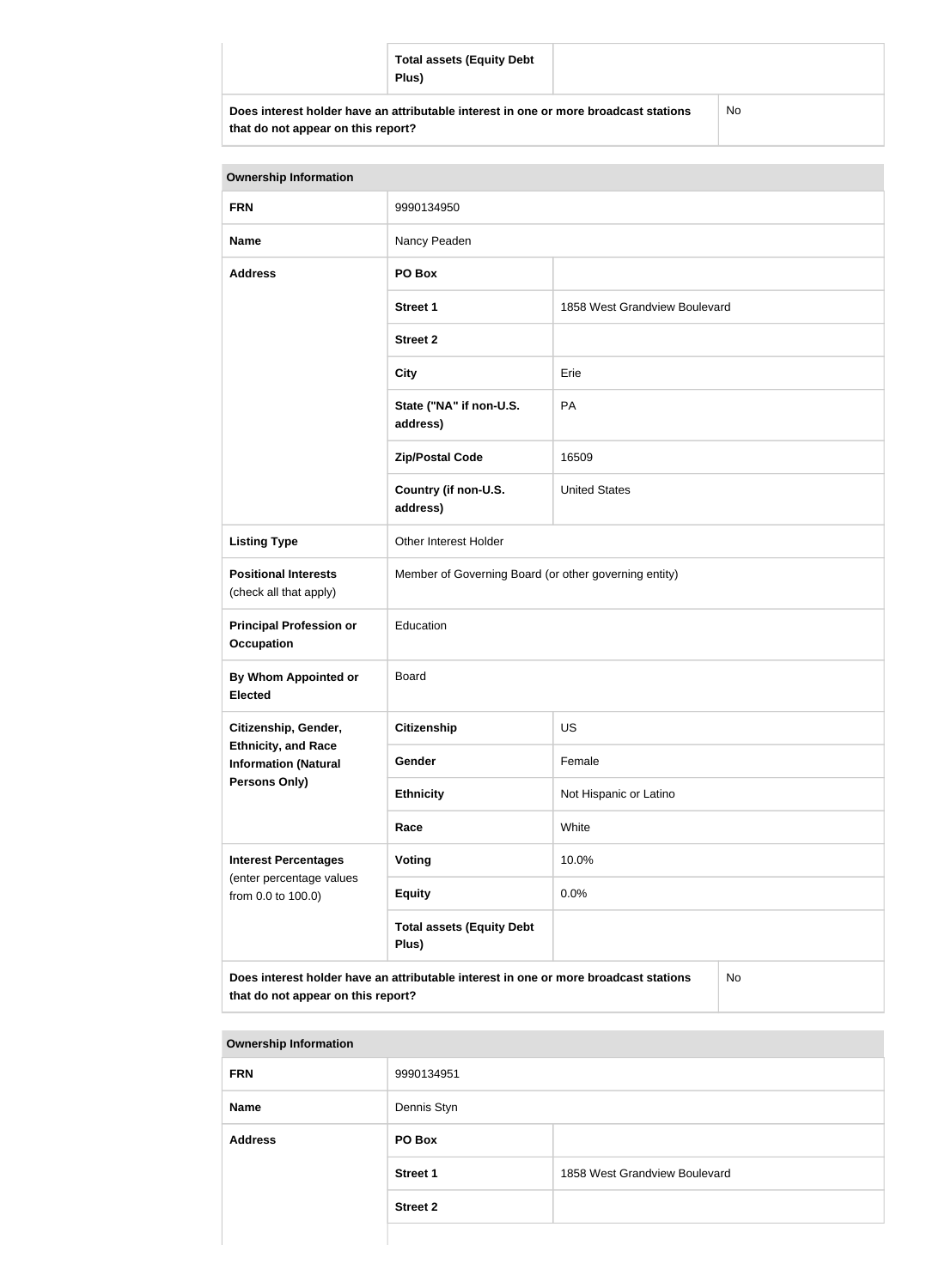|                                                                                   | <b>City</b>                                                                          | Erie                   |    |
|-----------------------------------------------------------------------------------|--------------------------------------------------------------------------------------|------------------------|----|
|                                                                                   | State ("NA" if non-U.S.<br>address)                                                  | PA                     |    |
|                                                                                   | <b>Zip/Postal Code</b>                                                               | 16509                  |    |
|                                                                                   | Country (if non-U.S.<br>address)                                                     | <b>United States</b>   |    |
| <b>Listing Type</b>                                                               | Other Interest Holder                                                                |                        |    |
| <b>Positional Interests</b><br>(check all that apply)                             | Member of Governing Board (or other governing entity)                                |                        |    |
| <b>Principal Profession or</b><br><b>Occupation</b>                               | Education                                                                            |                        |    |
| <b>By Whom Appointed or</b><br><b>Elected</b>                                     | <b>Board</b>                                                                         |                        |    |
| Citizenship, Gender,<br><b>Ethnicity, and Race</b><br><b>Information (Natural</b> | <b>Citizenship</b>                                                                   | <b>US</b>              |    |
|                                                                                   | Gender                                                                               | Male                   |    |
| Persons Only)                                                                     | <b>Ethnicity</b>                                                                     | Not Hispanic or Latino |    |
|                                                                                   | Race                                                                                 | White                  |    |
| <b>Interest Percentages</b>                                                       | <b>Voting</b>                                                                        | 10.0%                  |    |
| (enter percentage values<br>from 0.0 to 100.0)                                    | <b>Equity</b>                                                                        | 0.0%                   |    |
|                                                                                   | <b>Total assets (Equity Debt</b><br>Plus)                                            |                        |    |
| that do not appear on this report?                                                | Does interest holder have an attributable interest in one or more broadcast stations |                        | No |

| <b>Ownership Information</b>                          |                                                       |                               |
|-------------------------------------------------------|-------------------------------------------------------|-------------------------------|
| <b>FRN</b>                                            | 9990134953                                            |                               |
| <b>Name</b>                                           | Thomas J. Wedzik                                      |                               |
| <b>Address</b>                                        | PO Box                                                |                               |
|                                                       | Street 1                                              | 1858 West Grandview Boulevard |
|                                                       | <b>Street 2</b>                                       |                               |
|                                                       | <b>City</b>                                           | Erie                          |
|                                                       | State ("NA" if non-U.S.<br>address)                   | <b>PA</b>                     |
|                                                       | <b>Zip/Postal Code</b>                                | 16509                         |
|                                                       | Country (if non-U.S.<br>address)                      | <b>United States</b>          |
| <b>Listing Type</b>                                   | Other Interest Holder                                 |                               |
| <b>Positional Interests</b><br>(check all that apply) | Member of Governing Board (or other governing entity) |                               |
| <b>Principal Profession or</b><br><b>Occupation</b>   | Education                                             |                               |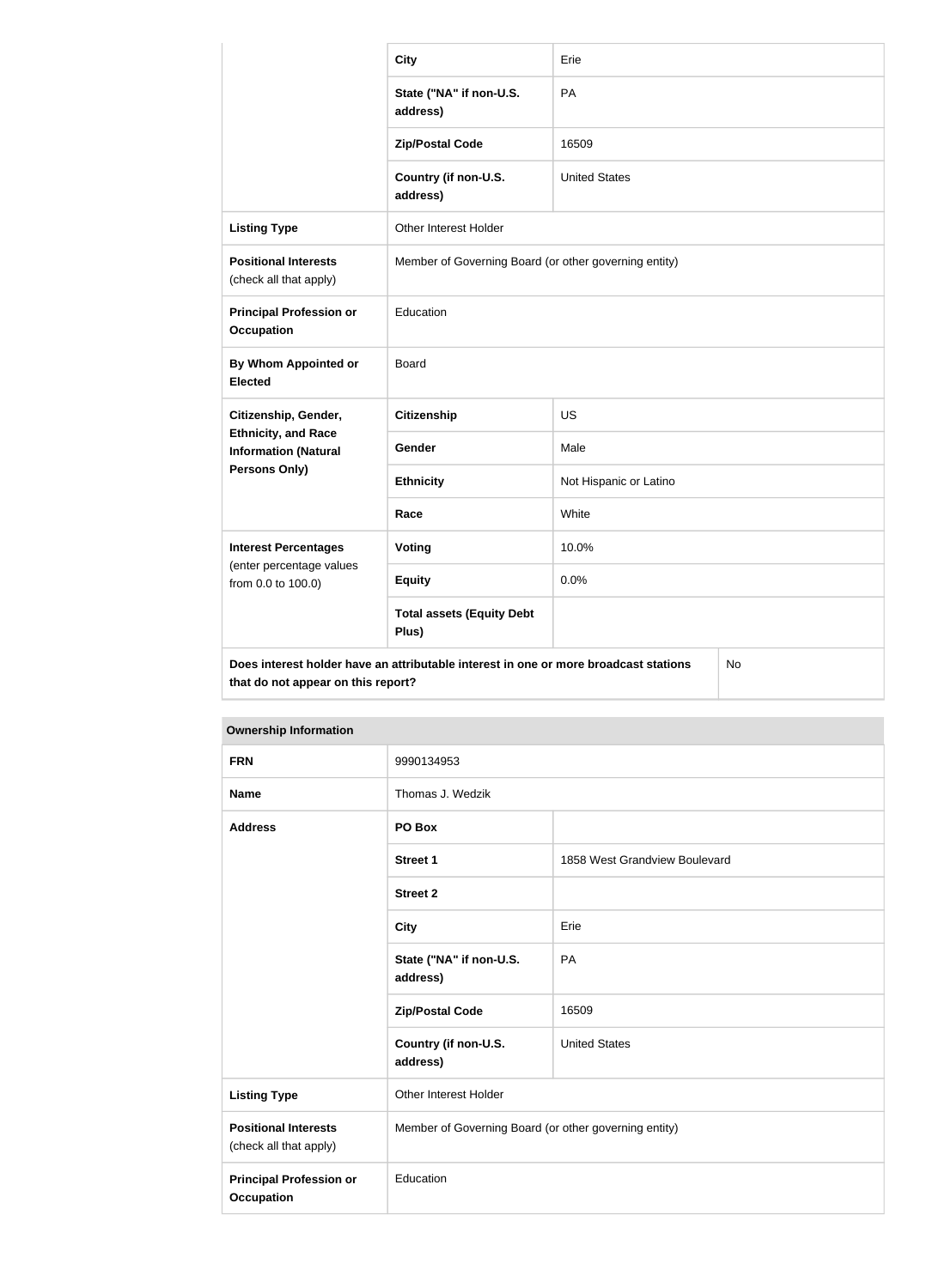| By Whom Appointed or<br><b>Elected</b>                                                                    | Board                                     |                        |  |
|-----------------------------------------------------------------------------------------------------------|-------------------------------------------|------------------------|--|
| Citizenship, Gender,<br><b>Ethnicity, and Race</b><br><b>Information (Natural</b><br><b>Persons Only)</b> | <b>Citizenship</b>                        | <b>US</b>              |  |
|                                                                                                           | Gender                                    | Male                   |  |
|                                                                                                           | <b>Ethnicity</b>                          | Not Hispanic or Latino |  |
|                                                                                                           | Race                                      | White                  |  |
| <b>Interest Percentages</b><br>(enter percentage values<br>from 0.0 to 100.0)                             | Voting                                    | 10.0%                  |  |
|                                                                                                           | <b>Equity</b>                             | 0.0%                   |  |
|                                                                                                           | <b>Total assets (Equity Debt</b><br>Plus) |                        |  |
| Does interest holder have an attributable interest in one or more broadcast stations<br><b>No</b>         |                                           |                        |  |

| <b>Ownership Information</b>                                               |                                                       |                               |  |
|----------------------------------------------------------------------------|-------------------------------------------------------|-------------------------------|--|
| <b>FRN</b>                                                                 | 9990143478                                            |                               |  |
| <b>Name</b>                                                                | James Y. Lin                                          |                               |  |
| <b>Address</b>                                                             | PO Box                                                |                               |  |
|                                                                            | Street 1                                              | 1858 West Grandview Boulevard |  |
|                                                                            | <b>Street 2</b>                                       |                               |  |
|                                                                            | <b>City</b>                                           | Erie                          |  |
|                                                                            | State ("NA" if non-U.S.<br>address)                   | PA                            |  |
|                                                                            | <b>Zip/Postal Code</b>                                | 16509                         |  |
|                                                                            | Country (if non-U.S.<br>address)                      | <b>United States</b>          |  |
| <b>Listing Type</b>                                                        | Other Interest Holder                                 |                               |  |
| <b>Positional Interests</b><br>(check all that apply)                      | Member of Governing Board (or other governing entity) |                               |  |
| <b>Principal Profession or</b><br><b>Occupation</b>                        | Education                                             |                               |  |
| By Whom Appointed or<br><b>Elected</b>                                     | <b>Board</b>                                          |                               |  |
| Citizenship, Gender,                                                       | <b>Citizenship</b>                                    | <b>US</b>                     |  |
| <b>Ethnicity, and Race</b><br><b>Information (Natural</b><br>Persons Only) | Gender                                                | Male                          |  |
|                                                                            | <b>Ethnicity</b>                                      | Not Hispanic or Latino        |  |
|                                                                            | Race                                                  | Asian                         |  |
| <b>Interest Percentages</b><br>(enter percentage values                    | <b>Voting</b>                                         | 10.0%                         |  |
| from 0.0 to 100.0)                                                         | <b>Equity</b>                                         | 0.0%                          |  |
|                                                                            | <b>Total assets (Equity Debt</b><br>Plus)             |                               |  |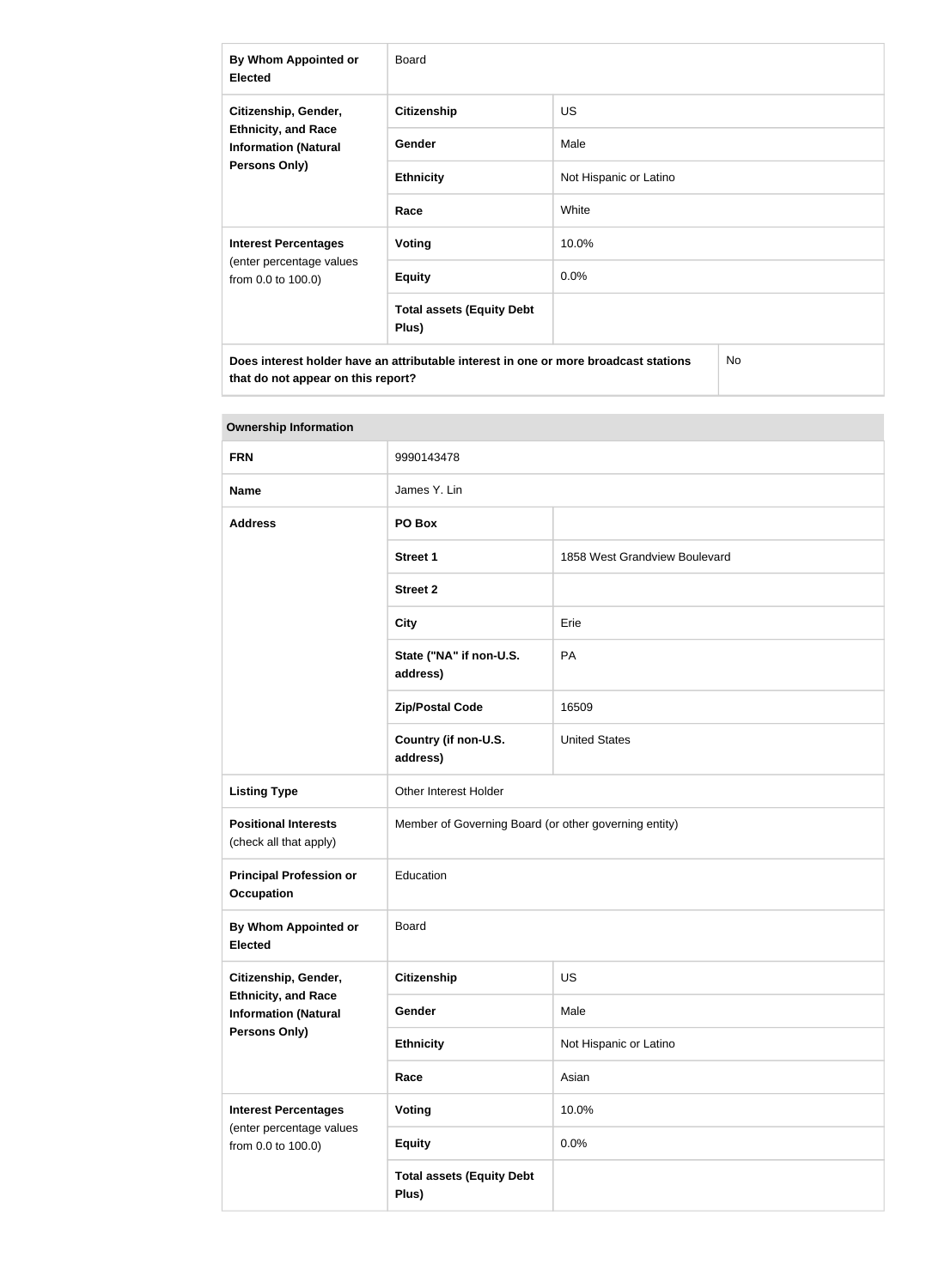**Does interest holder have an attributable interest in one or more broadcast stations that do not appear on this report?**

No

| <b>Ownership Information</b>                              |                                                                                      |                               |  |
|-----------------------------------------------------------|--------------------------------------------------------------------------------------|-------------------------------|--|
| <b>FRN</b>                                                | 9990143479                                                                           |                               |  |
| <b>Name</b>                                               | Jerry Alonge                                                                         |                               |  |
| <b>Address</b>                                            | PO Box                                                                               |                               |  |
|                                                           | <b>Street 1</b>                                                                      | 1858 West Grandview Boulevard |  |
|                                                           | <b>Street 2</b>                                                                      |                               |  |
|                                                           | <b>City</b>                                                                          | Erie                          |  |
|                                                           | State ("NA" if non-U.S.<br>address)                                                  | PA                            |  |
|                                                           | <b>Zip/Postal Code</b>                                                               | 16509                         |  |
|                                                           | Country (if non-U.S.<br>address)                                                     | <b>United States</b>          |  |
| <b>Listing Type</b>                                       | Other Interest Holder                                                                |                               |  |
| <b>Positional Interests</b><br>(check all that apply)     | Member of Governing Board (or other governing entity)                                |                               |  |
| <b>Principal Profession or</b><br><b>Occupation</b>       | Education                                                                            |                               |  |
| By Whom Appointed or<br><b>Elected</b>                    | Board                                                                                |                               |  |
| Citizenship, Gender,                                      | <b>Citizenship</b>                                                                   | US                            |  |
| <b>Ethnicity, and Race</b><br><b>Information (Natural</b> | Gender                                                                               | Male                          |  |
| <b>Persons Only)</b>                                      | <b>Ethnicity</b>                                                                     | Not Hispanic or Latino        |  |
|                                                           | Race                                                                                 | White                         |  |
| <b>Interest Percentages</b>                               | Voting                                                                               | 10.0%                         |  |
| (enter percentage values<br>from 0.0 to 100.0)            | <b>Equity</b>                                                                        | 0.0%                          |  |
|                                                           | <b>Total assets (Equity Debt</b><br>Plus)                                            |                               |  |
| that do not appear on this report?                        | Does interest holder have an attributable interest in one or more broadcast stations | No                            |  |

| <b>FRN</b>     | 9990143480      |                               |
|----------------|-----------------|-------------------------------|
| Name           | Steven G. Inman |                               |
| <b>Address</b> | PO Box          |                               |
|                | <b>Street 1</b> | 1858 West Grandview Boulevard |
|                | <b>Street 2</b> |                               |
|                | <b>City</b>     | Erie                          |
|                |                 |                               |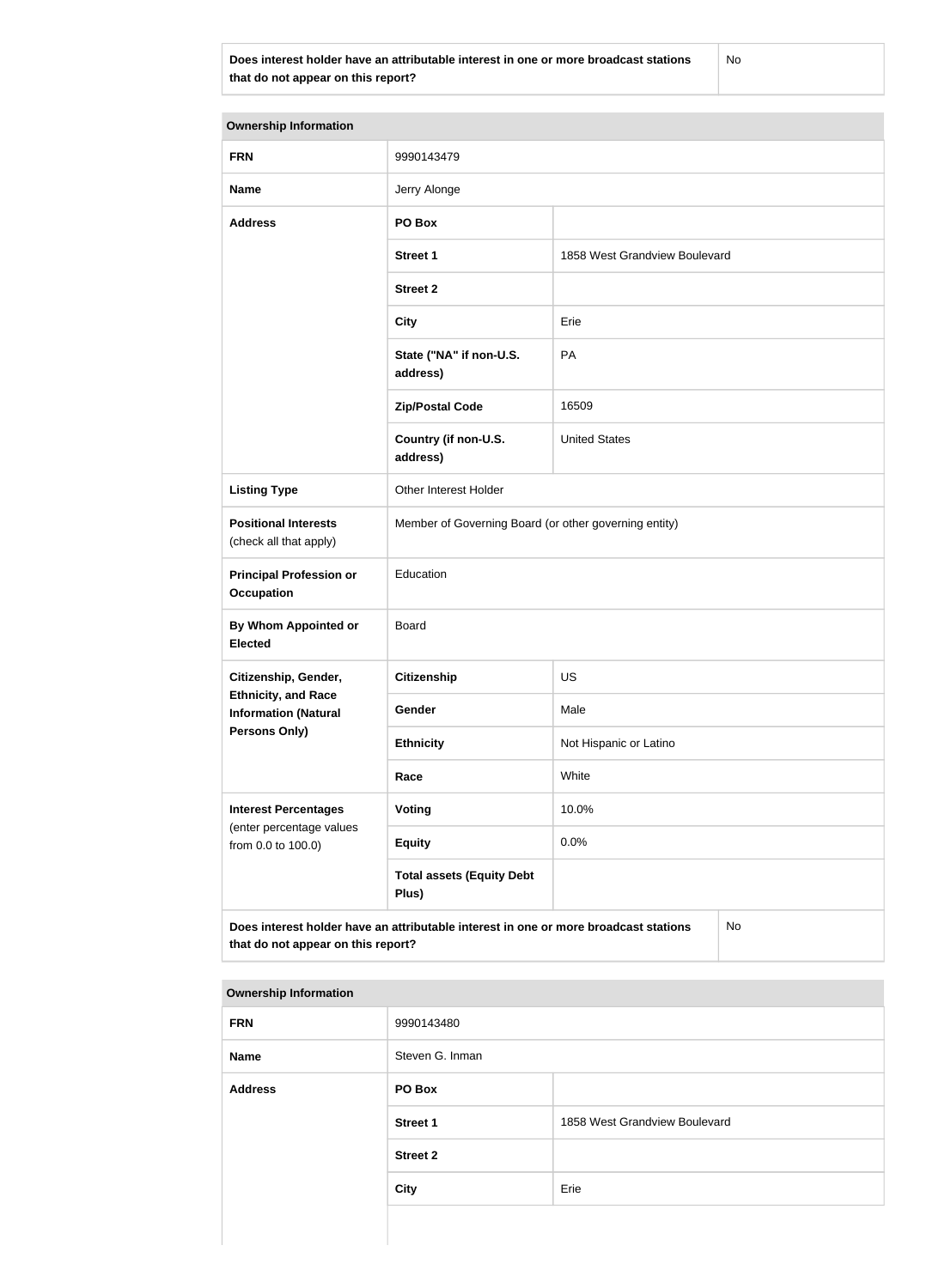|                                                                                                                                                                                                                                | State ("NA" if non-U.S.<br>address)                                                                                                                 | <b>PA</b>              |           |  |
|--------------------------------------------------------------------------------------------------------------------------------------------------------------------------------------------------------------------------------|-----------------------------------------------------------------------------------------------------------------------------------------------------|------------------------|-----------|--|
|                                                                                                                                                                                                                                | <b>Zip/Postal Code</b>                                                                                                                              | 16509                  |           |  |
|                                                                                                                                                                                                                                | Country (if non-U.S.<br>address)                                                                                                                    | <b>United States</b>   |           |  |
| <b>Listing Type</b>                                                                                                                                                                                                            | <b>Other Interest Holder</b>                                                                                                                        |                        |           |  |
| <b>Positional Interests</b><br>(check all that apply)                                                                                                                                                                          | Officer                                                                                                                                             |                        |           |  |
| <b>Principal Profession or</b><br><b>Occupation</b>                                                                                                                                                                            | Education                                                                                                                                           |                        |           |  |
| <b>By Whom Appointed or</b><br><b>Elected</b>                                                                                                                                                                                  | <b>Board</b>                                                                                                                                        |                        |           |  |
| Citizenship, Gender,                                                                                                                                                                                                           | <b>Citizenship</b>                                                                                                                                  | US                     |           |  |
| <b>Ethnicity, and Race</b><br><b>Information (Natural</b>                                                                                                                                                                      | Gender                                                                                                                                              | Male                   |           |  |
| <b>Persons Only)</b>                                                                                                                                                                                                           | <b>Ethnicity</b>                                                                                                                                    | Not Hispanic or Latino |           |  |
|                                                                                                                                                                                                                                | Race                                                                                                                                                | White                  |           |  |
| <b>Interest Percentages</b>                                                                                                                                                                                                    | <b>Voting</b>                                                                                                                                       | 0.0%                   |           |  |
| (enter percentage values<br>from 0.0 to 100.0)                                                                                                                                                                                 | <b>Equity</b>                                                                                                                                       | 0.0%                   |           |  |
|                                                                                                                                                                                                                                | <b>Total assets (Equity Debt</b><br>Plus)                                                                                                           |                        |           |  |
| that do not appear on this report?                                                                                                                                                                                             | Does interest holder have an attributable interest in one or more broadcast stations                                                                |                        | No        |  |
| If "No," submit as an exhibit an explanation.                                                                                                                                                                                  | (b) Respondent certifies that any interests, including equity, financial, or voting<br>interests, not reported in this filing are non-attributable. |                        | Yes       |  |
|                                                                                                                                                                                                                                |                                                                                                                                                     |                        |           |  |
| duties wholly unrelated to the Licensee(s)?                                                                                                                                                                                    | (c) Is Respondent seeking an attribution exemption for any officer or director with                                                                 |                        | <b>No</b> |  |
| If "Yes," complete the information in the required fields and submit an Exhibit fully describing<br>that individual's duties and responsibilities, and explaining why that individual should not be<br>attributed an interest. |                                                                                                                                                     |                        |           |  |

## **3. Organizational Chart (Licensees Only)**

Attach a flowchart or similar document showing the Licensee's vertical ownership structure including the Licensee and all entities that have attributable interests in the Licensee. Licensees with a single parent entity may provide a brief explanatory textual Exhibit in lieu of a flowchart or similar document. Licensees without parent entities should so indicate in a textual Exhibit.

**Non-Licensee Respondents should select "N/A" in response to this question.**

| <b>File Name</b>    | Uploaded By | <b>Attachment Type</b> | <b>Description</b>     |
|---------------------|-------------|------------------------|------------------------|
| Textual Exhibit.pdf | Applicant   | Ownership Chart        | <b>Textual Exhibit</b> |

**Section III - Certification**